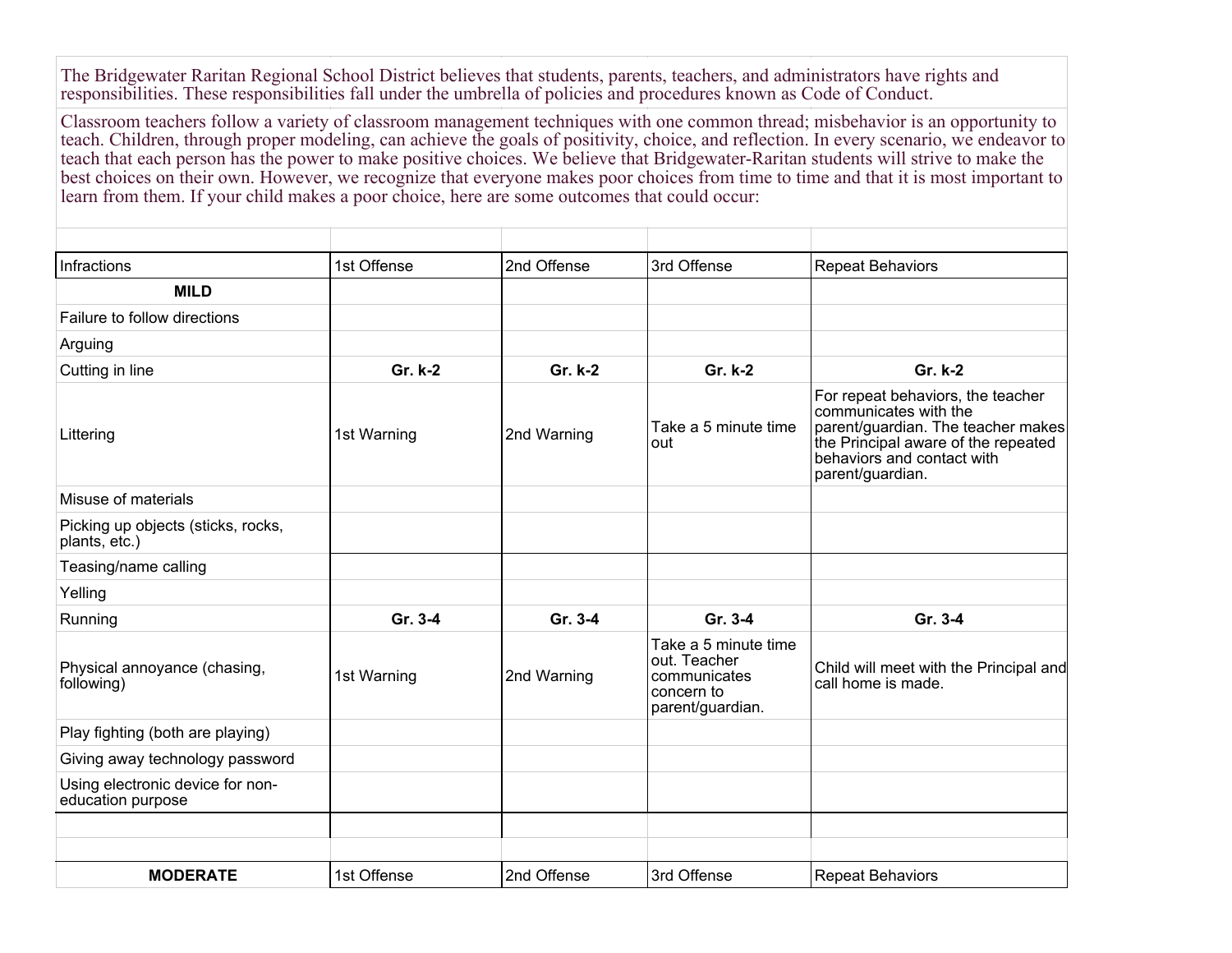| Defiant to an adult                                                     | Gr. k-2                                                                                                 | Gr. k-2                           | Gr. k-2                           | Gr. k-2                                                                    |  |
|-------------------------------------------------------------------------|---------------------------------------------------------------------------------------------------------|-----------------------------------|-----------------------------------|----------------------------------------------------------------------------|--|
| Throwing objects                                                        | Automatic time out                                                                                      | Automatic time out                | Automatic time out                | Phone call/meeting with parents and<br>principal                           |  |
| Discriminatory language                                                 | Parent notification by<br>teacher                                                                       | Parent notification<br>by teacher | Parent notification by<br>teacher | Action plan developed by<br>counselor/principal for playground             |  |
| Inappropriate gestures                                                  | Notify counselor or<br>designee for record<br>keeping                                                   | Seen by counselor<br>or designee  | Seen by counselor or<br>designee  | Behavior plan for classroom by<br>teacher                                  |  |
| Invasion of privacy in bathroom                                         | Inform the Counselor                                                                                    | Loss of class<br>privilege        | Loss of class privilege           | Loss of privilege (class or school)<br>determined by principal or designee |  |
| Misbehavior in the bathroom (minimal)                                   |                                                                                                         |                                   |                                   |                                                                            |  |
| Profanity/obscene language                                              | Gr. 3-4                                                                                                 | Gr. 3-4                           | Gr. 3-4                           | Gr. 3-4                                                                    |  |
| Low level physical interaction<br>(bumping, touching, shoving, blowing) | Automatic time out                                                                                      | Automatic time out                | Automatic time out                | Phone call/meeting with parents and<br>principal                           |  |
| Taking something from someone else                                      | Parent notification by<br>teacher                                                                       | Parent notification<br>by teacher | Parent notification by<br>teacher | Action plan developed by<br>counselor/principal for playground             |  |
|                                                                         | Notify counselor or<br>designee for record<br>keeping                                                   | Seen by counselor<br>or designee  | Seen by counselor or<br>designee  | Behavior plan for classroom by<br>teacher                                  |  |
| Taking and/or using someone else's<br>password                          |                                                                                                         | Loss of class<br>privilege        | Loss of class privilege           | Loss of privilege (class or school)<br>determined by principal or designee |  |
|                                                                         |                                                                                                         |                                   |                                   |                                                                            |  |
|                                                                         |                                                                                                         |                                   |                                   |                                                                            |  |
| <b>Severe</b>                                                           | 1st Offense                                                                                             | 2nd Offense                       | 3rd Offense                       | <b>Repeat Behaviors</b>                                                    |  |
| Fighting/Initiating a fight                                             | Gr. k-4                                                                                                 |                                   |                                   |                                                                            |  |
| Bullying (repeated acts of harassment)                                  | Notification to building administrator (alternately counselor or other designee)                        |                                   |                                   |                                                                            |  |
| Sexual harassment                                                       | Student meets with counselor and/or principal- discipline is determined (may follow consequences above) |                                   |                                   |                                                                            |  |
| Verbal threats of intimidation                                          | Parent notification by building principal (if principal is out, counselor contacts parent)              |                                   |                                   |                                                                            |  |
| Vandalism/defacing property                                             | Documentation for weapons/vandalism/harassment (EVVRS) if applicable                                    |                                   |                                   |                                                                            |  |
| Weapons                                                                 | Possible suspension                                                                                     |                                   |                                   |                                                                            |  |
| Stealing property form the school and<br>or other students              | Possible community service                                                                              |                                   |                                   |                                                                            |  |
| Posing and doing harm as another<br>student through electronic means    | Possible report to ABS (Anti-Bullying Specialist)                                                       |                                   |                                   |                                                                            |  |
| Sending inappropriate material<br>electronically                        |                                                                                                         |                                   |                                   |                                                                            |  |
| Accessing and/or browsing<br>inappropriate websites                     |                                                                                                         |                                   |                                   |                                                                            |  |